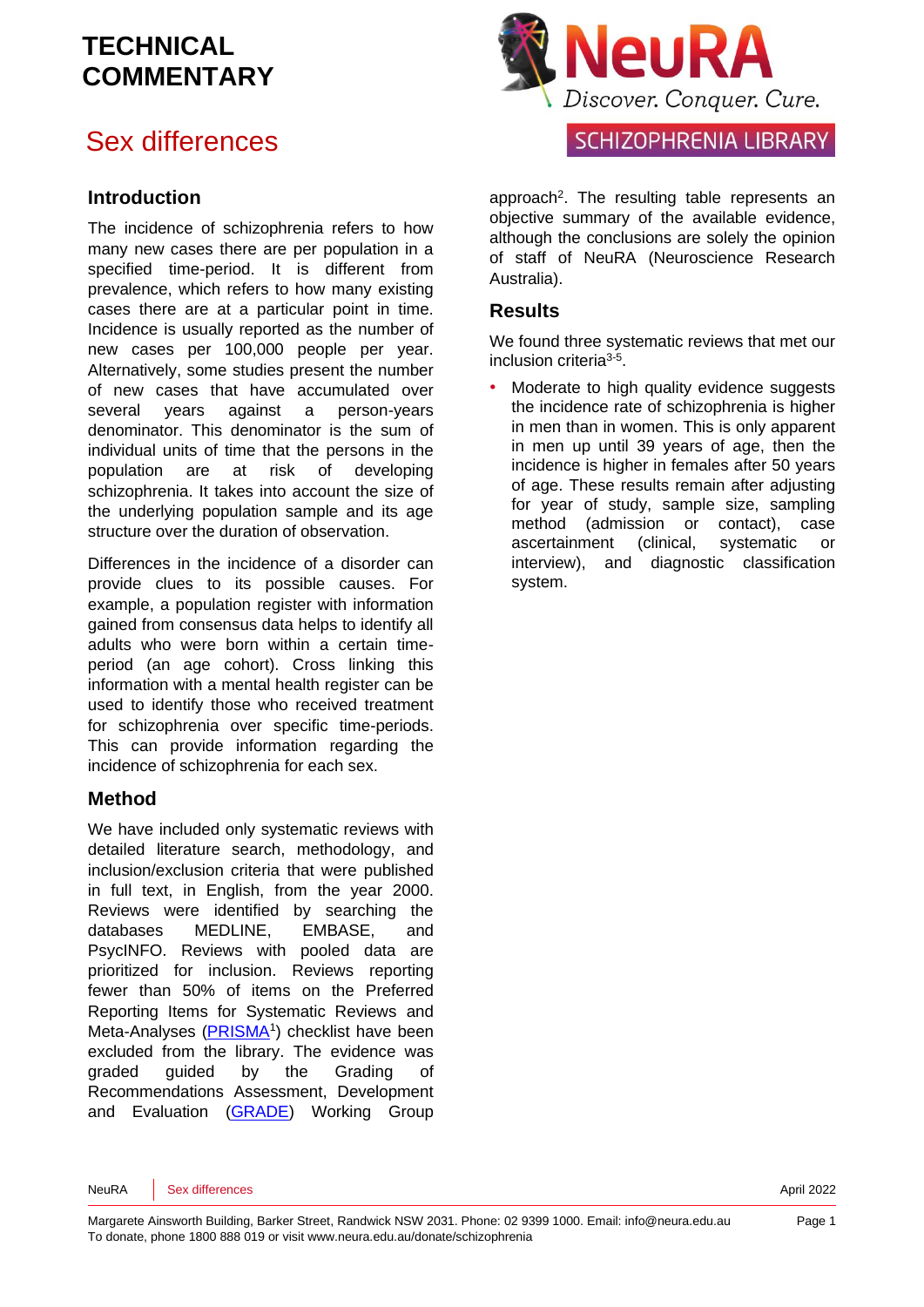

# Sex differences



SCHIZOPHRENIA LIBRARY

### *Castillejos MC, Martín-Pérez C, Moreno-Küstner B*

### **A systematic review and meta-analysis of the incidence of psychotic disorders: the distribution of rates and the influence of gender, urbanicity, immigration and socio-economic level**

#### **Psychological Medicine 2018; 48: 2101–15**

[View review abstract online](https://pubmed.ncbi.nlm.nih.gov/29467052/)

| Comparison                                                                         | Incidence of schizophrenia in males vs. females.                                                                                                                                                             |  |
|------------------------------------------------------------------------------------|--------------------------------------------------------------------------------------------------------------------------------------------------------------------------------------------------------------|--|
| <b>Summary of evidence</b>                                                         | Moderate quality evidence (large sample, unable to assess<br>consistency, imprecise, direct) suggests the incidence rate of<br>schizophrenia or schizophreniform disorder is higher in men than<br>in women. |  |
| Diagnosis of schizophrenia or schizophreniform disorder                            |                                                                                                                                                                                                              |  |
| A significant increased rate of schizophrenia or schizophreniform disorder in men; |                                                                                                                                                                                                              |  |
| 4 population-based studies, IRR = 8.42, 95%Cl 3.25 to 32.22, $p < 0.01$            |                                                                                                                                                                                                              |  |
| <b>Consistency in results</b>                                                      | Unable to assess – heterogeneity measure is not reported.                                                                                                                                                    |  |
| <b>Precision in results</b>                                                        | Imprecise                                                                                                                                                                                                    |  |
| Directness of results                                                              | Direct                                                                                                                                                                                                       |  |

### *Jongsma HE, Turner C, Kirkbride JB, Jones PB*

**International incidence of psychotic disorders, 2002-17: a systematic review and meta-analysis**

#### **The Lancet Public Health 2019; 4: e229-e44**

[View review abstract online](https://www.thelancet.com/journals/lanpub/article/PIIS2468-2667(19)30056-8/fulltext) 

| Comparison                 | Incidence of schizophrenia in males vs. females.                                                                                    |
|----------------------------|-------------------------------------------------------------------------------------------------------------------------------------|
| <b>Summary of evidence</b> | Moderate to high quality evidence (large samples, inconsistent,<br>precise, direct) suggests the incidence rate of schizophrenia is |

NeuRA Sex differences **April 2022**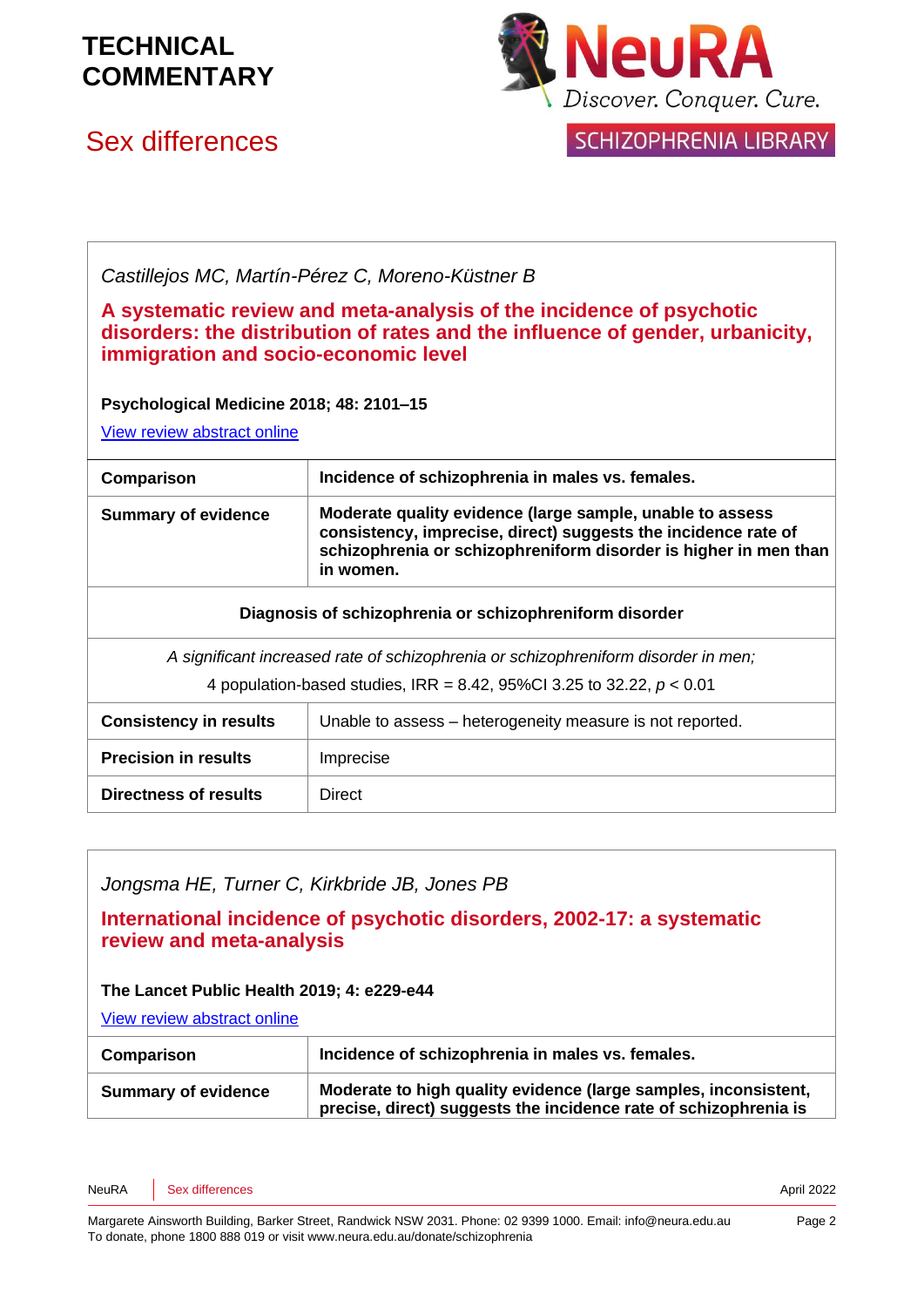

### SCHIZOPHRENIA LIBRARY

# Sex differences

|                                                                                                      | higher in men than in women. |  |
|------------------------------------------------------------------------------------------------------|------------------------------|--|
| Diagnosis of schizophrenia                                                                           |                              |  |
| A significant increased rate of schizophrenia or schizophreniform disorder in men;                   |                              |  |
| 11 studies (population and other designs), IRR = 1.70, 95%Cl 1.46 to 1.97, $p < 0.05$ , $l^2 = 95\%$ |                              |  |
| <b>Consistency in results</b>                                                                        | Inconsistent                 |  |
| <b>Precision in results</b>                                                                          | Precise                      |  |
| Directness of results                                                                                | <b>Direct</b>                |  |

*van der Werf M, Hanssen M, Kohler S, Verkaaik M, Verhey FR, RISE Investigators, van Winkel R, van Os J, Allardyce J* 

**Systematic review and collaborative recalculation of 133693 incident cases of schizophrenia** 

**Psychological Medicine 2014; 44(1): 9-16**

[Link to review abstract](http://www.ncbi.nlm.nih.gov/pubmed/23244442)

| Comparison                 | Incidence of schizophrenia in males vs. females.                                                                                                                                                                                                                                                                                                          |
|----------------------------|-----------------------------------------------------------------------------------------------------------------------------------------------------------------------------------------------------------------------------------------------------------------------------------------------------------------------------------------------------------|
| <b>Summary of evidence</b> | Moderate to high quality evidence (large samples, unable to<br>assess consistency, precise, direct) suggests higher incidence<br>of schizophrenia in males up until 39 years. Moderate quality<br>evidence (imprecise) suggests no differences in incidence<br>between 40 to 49 years, and higher incidence of schizophrenia<br>in females over 50 years. |

#### **Diagnosis of schizophrenia**

*The risk of schizophrenia was significantly greater in men aged 20 to 39 years, and in women aged over 50 years, after adjusting for year of study, sample size, sampling frame (admission or contact), case ascertainment (clinical, systematic or interview) and diagnostic classification system. No differences were found between males and females aged 40 to 49 years;*

33 samples ( $N = 63,550$  incident cases of schizophrenia)

< 20 years: IRR 0.53, 95%CI 0.41 to 0.69, *p* < 0.05

20–29 years: IRR 0.47, 95%CI 0.41 to 0.54, *p* < 0.05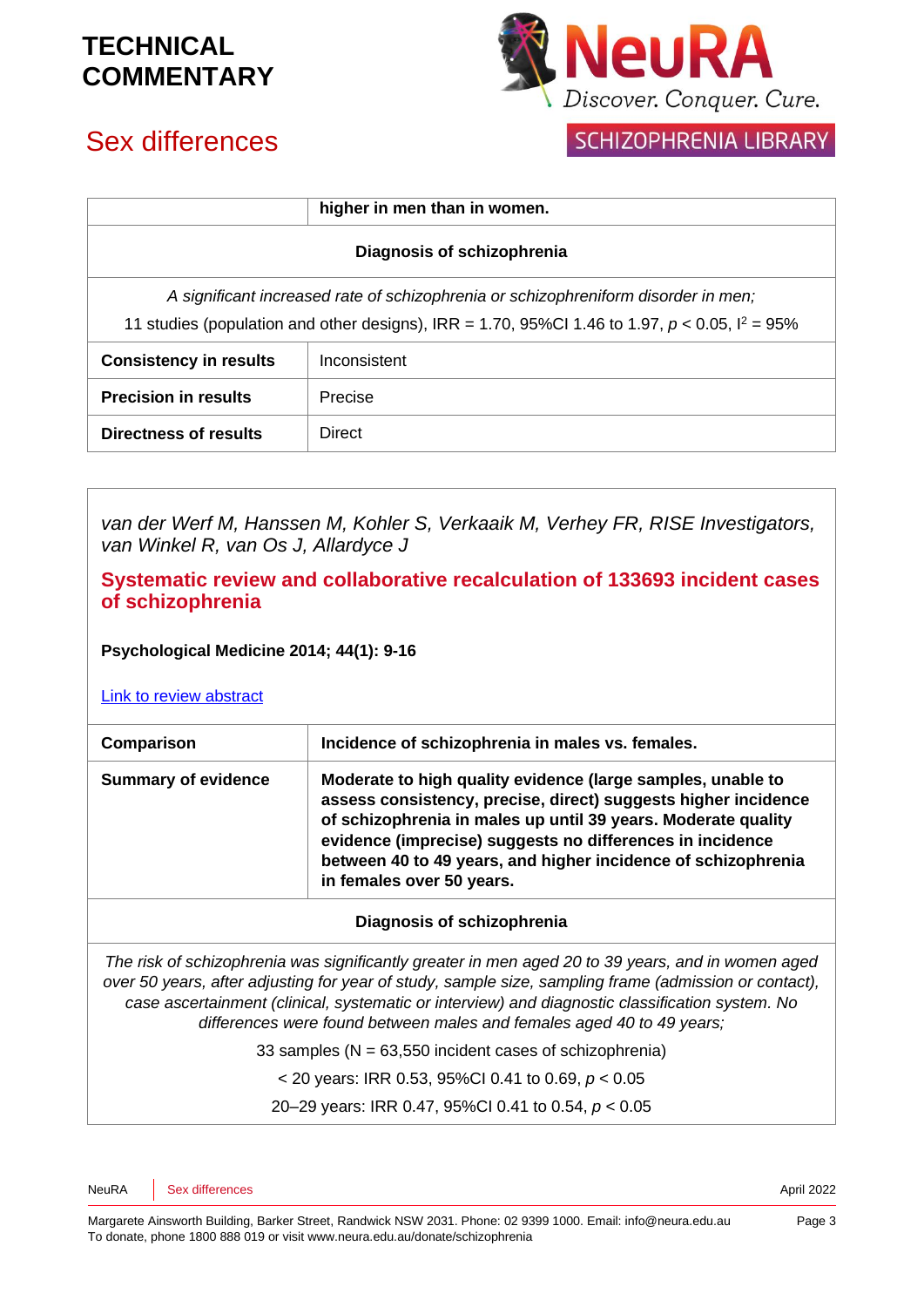

# Sex differences

SCHIZOPHRENIA LIBRARY

| 30-39 years: IRR 0.80, 95%CI 0.71 to 0.91, $p < 0.05$ |                                                         |  |
|-------------------------------------------------------|---------------------------------------------------------|--|
| 40-49 years: IRR 1.18, 95%CI 0.99 to 1.41, p > 0.05   |                                                         |  |
| 50–59 years: IRR 1.50, 95%CI 1.25 to 1.80, $p < 0.05$ |                                                         |  |
| 60–69 years: IRR 1.50, 95%CI 1.13 to 1.99, $p < 0.05$ |                                                         |  |
| ≥ 70 years: IRR 1.38, 95%CI 0.93 to 2.05, $p > 0.05$  |                                                         |  |
| <b>Consistency in results</b>                         | No consistency measures are reported within age groups. |  |
| <b>Precision in results</b>                           | Precise for 20 to 39-year age groupings only.           |  |
| Directness of results                                 | Direct                                                  |  |

### Explanation of acronyms

CI = confidence interval, IRR = incidence rate ratio,  $N$  = number of participants,  $p$  = probability of obtaining that result ( $p < 0.05$  generally regarded as significant),  $Q =$  test for heterogeneity, vs. = versus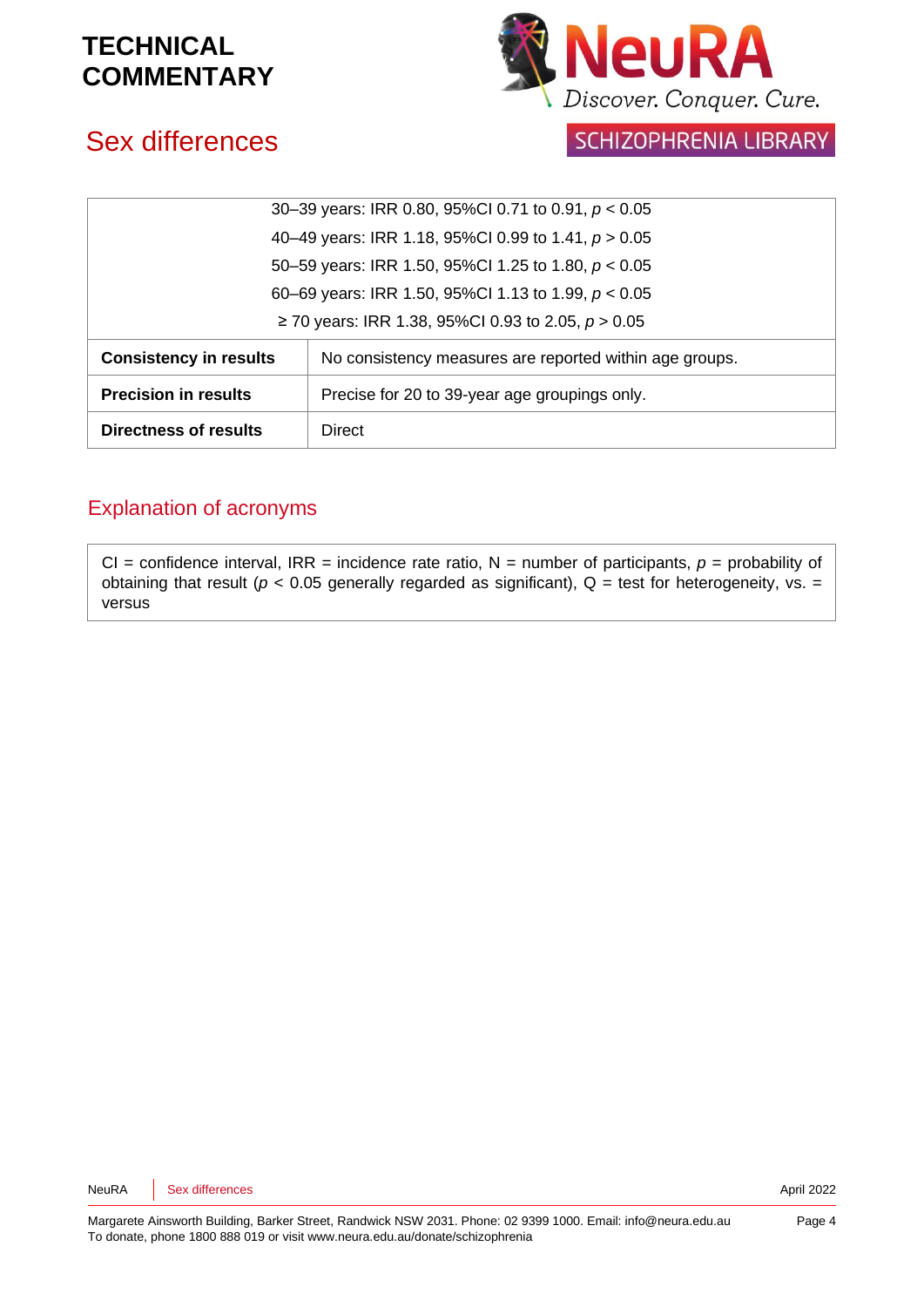# Sex differences

### Explanation of technical terms

- \* Bias has the potential to affect reviews of both RCT and observational studies. Forms of bias include; reporting bias – selective reporting of results, publication bias - trials that are not formally published tend to show less effect than published trials, further if there are statistically significant differences between groups in a trial, these trial results tend to get published before those of trials without significant differences; language bias – only including English language reports; funding bias - source of funding for the primary research with selective reporting of results within primary studies; outcome variable selection bias; database bias including reports from some databases and not others; citation bias - preferential citation of authors. Trials can also be subject to bias when evaluators are not blind to treatment condition and selection bias of participants if trial samples are sma[ll](#page-6-3)<sup>6</sup>.
- † Different effect measures are reported by different reviews.

Reliability and validity refers to how accurate the instrument is. Sensitivity is the proportion of actual positives that are correctly identified - 100% sensitivity = predict all people who are at high risk as developing psychosis and specificity is the proportion of negatives that are correctly identified - 100% specificity = not predicting anyone as being at high risk if they are truly not.

Weighted mean difference scores refer to mean differences between treatment and comparison groups after treatment (or occasionally pre to post treatment) and in a randomised trial there is an assumption that both groups are comparable on this measure prior to treatment. Standardized mean differences are divided by the pooled



standard deviation (or the standard deviation of one group when groups are homogenous) that allows results from different scales to be combined and compared. Each study's mean difference is then given a weighting depending on the size of the sample and the variability in the data. 0.2 represents a small effect, 0.5 a medium effect, and 0.8 and over represents a large effect<sup>[6](#page-6-3)</sup>.

Odds ratio (OR) or relative risk (RR) refers to the probability of a reduction  $($   $<$  1) or an increase (> 1) in a particular outcome in a treatment group, or a group exposed to a risk factor, relative to the comparison group. For example, a RR of 0.75 translates to a reduction in risk of an outcome of 25% relative to those not receiving the treatment or not exposed to the risk factor. Conversely, a RR of 1.25 translates to an increased risk of 25% relative to those not receiving treatment or not having been exposed to a risk factor. A RR or OR of 1.00 means there is no difference between groups. A medium effect is considered if  $RR > 2$  or  $< 0.5$  and a large effect if  $RR > 5$  or  $< 0.2<sup>7</sup>$  $< 0.2<sup>7</sup>$  $< 0.2<sup>7</sup>$ . InOR stands for logarithmic OR where a lnOR of 0 shows no difference between groups. Hazard ratios measure the effect of an explanatory variable on the hazard or risk of an event.

Correlation coefficients (eg, r) indicate the strength of association or relationship between variables. They are an indication of prediction, but do not confirm causality due to possible and often unforseen confounding variables. An r of 0.10 represents a weak association, 0.25 a medium association and 0.40 and over represents a strong association. Unstandardised (*b*) regression coefficients indicate the average change in the dependent variable associated with a 1 unit change in the independent variable, statistically controlling for the other independent variables. Standardised regression coefficients represent the change

NeuRA Sex differences **April 2022**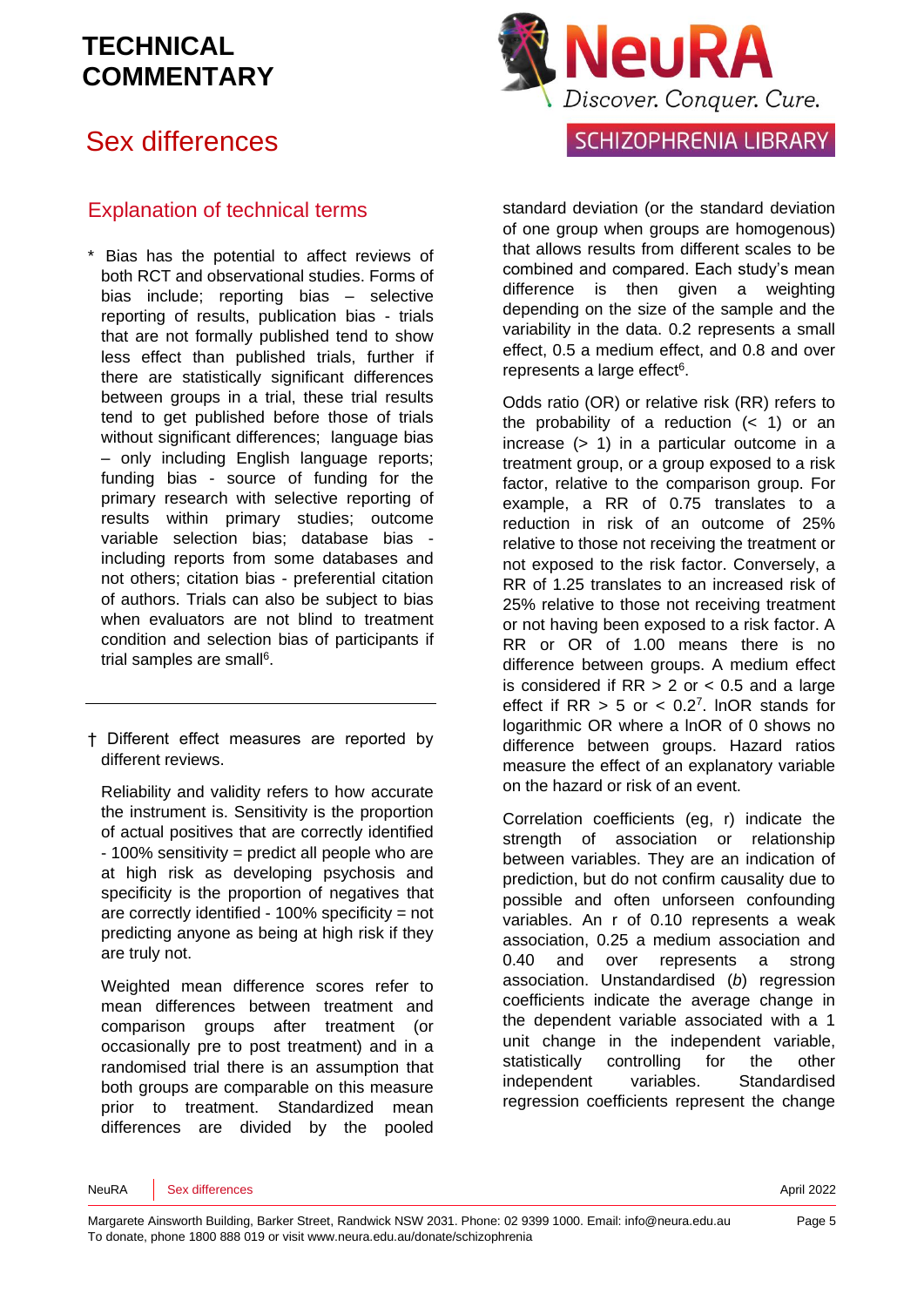## Sex differences

being in units of standard deviations to allow comparison across different scales.

‡ Inconsistency refers to differing estimates of treatment effect across trials (i.e. heterogeneity or variability in results) that is not explained by subgroup analyses and therefore reduces confidence in the effect estimate. I<sup>2</sup> is the percentage of the variability in effect estimates that is due to heterogeneity rather than sampling error (chance) - 0% to 40%: heterogeneity might not be important, 30% to 60%: may represent moderate heterogeneity, 50% to 90%: may represent considerable heterogeneity and over this is considerable heterogeneity. I² can be calculated from Q (chi-square) for the test of heterogeneity with the following formula:

$$
l^2 = \left(\frac{Q - df}{Q}\right) \times 100\%
$$

§ Imprecision refers to wide confidence intervals indicating a lack of confidence in the effect estimate. Based on GRADE recommendations, a result for continuous data (standardised mean differences, not weighted mean differences) is considered imprecise if the upper or lower confidence limit crosses an effect size of 0.5 in either direction, and for binary and correlation data, an effect size of 0.25. GRADE also recommends downgrading the evidence when sample size is smaller than 300 (for binary data) and 400 (for continuous data), although for some topics, this criteria should be relaxe[d](#page-6-5)<sup>8</sup>.

║ Indirectness of comparison occurs when a comparison of intervention A versus B is not available but A was compared with C and B was compared with C that allows indirect comparisons of the magnitude of effect of A



### SCHIZOPHRENIA LIBRARY

versus B. Indirectness of population, comparator and or outcome can also occur when the available evidence regarding a particular population, intervention, comparator, or outcome is not available so is inferred from available evidence. These inferred treatment effect sizes are of lower quality than those gained from head-to-head comparisons of A and B.

NeuRA Sex differences **April 2022**